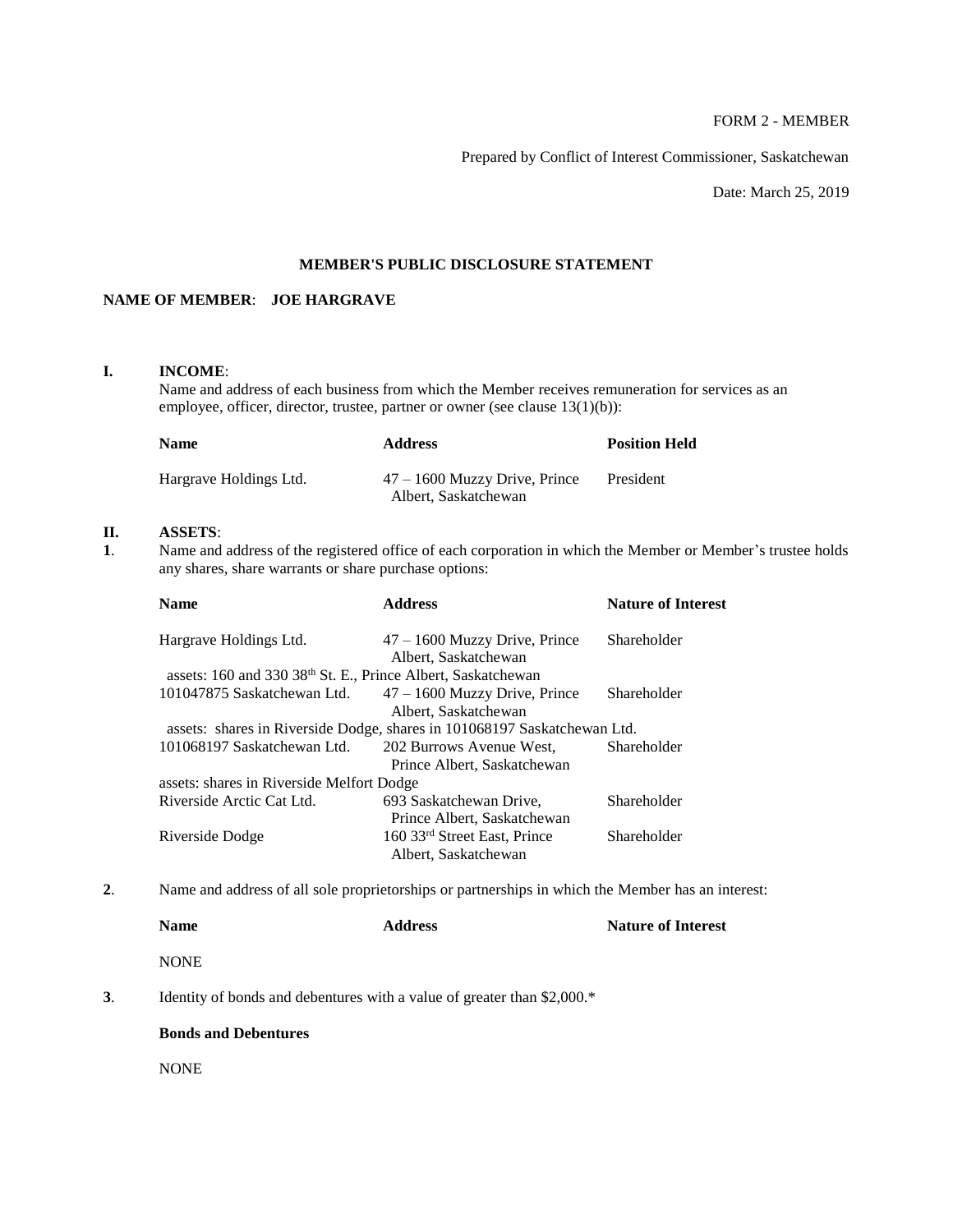**4**. Identity of investment funds, mutual funds, investment trusts or similar securities.\*\*

#### **Investment**

CI Invt Grade BD Fd Manulife Strategic Inc Fd Pender Corporate Bd Fd PH&N Total Return Bd Fd Pimco Mth Inc. Fd Alphabet Cl Cap Stock AT&T BCE Com New Comcast Cl A Telus Amazon.Com Autocda Ford Motor Co. Lowes Co. Magna Intl.Com Pepsico Com Stock Suncom Energy Ing. Bank of America BK of NS Blackrock Citigroup Goldman Sachs JPMorgan Manulife Financial Morgan Stanley Thomson Reuters Toronto-Dominion Bank Amgen Gilead Sci Johnson & Johnson Merk & Co. United Health Group CDN. Pacific Railway Delta Air Lines Fedex Lockheed Martin Cisco Systems Mastercard Inc. Microsoft Eastman Chemical Co. Brookfield Infrastructure Algonquin Power & Utils Enbridge Fortis TransCDA Corp. BMO Global Energy Fidelity CDN Disciplined Eqty. Fidelity Special Situations Fd.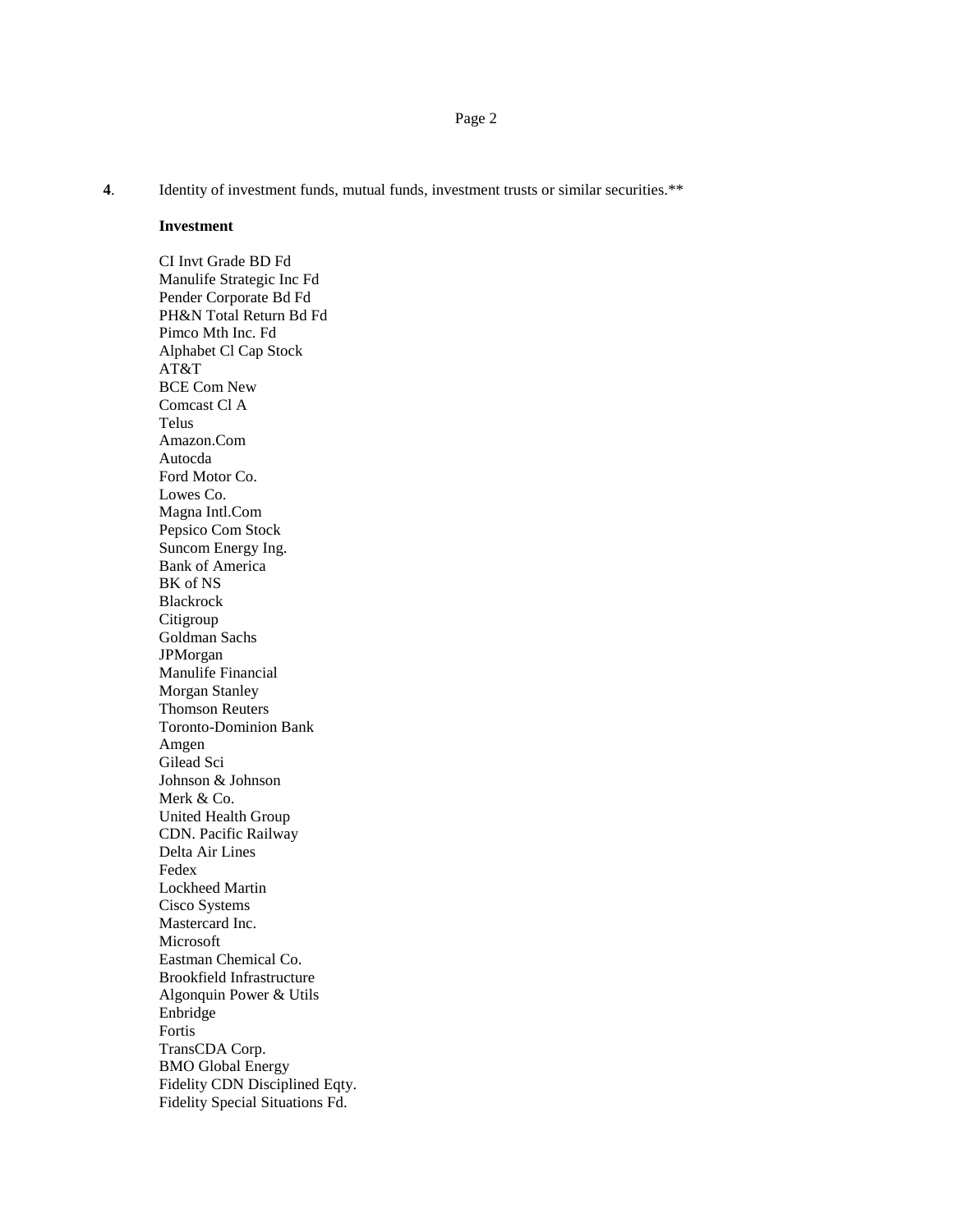Identity of investment funds, mutual funds, investment trusts or similar securities. (continued)

#### **Investment**

Manulife Dividend Inc. Fd. Pender Value Fd. Capital Group Global Eqty Fd. Sentry US Gr and Incm Fd. BMO Covered Call CDN BKS BMO HISA Personal Manulife Strategic Inc. Fd. Pender Corporate Bd Fd. PH&N Total Return Bd Fd. Pimco Mth Inc Fd. Pimco Unconstrained Bd. Fd. BMO Global Energy BMO U.S. Eqty Cambridge Cdn Dividend Fd. Fidelity Cdn Disciplined Eqty Fidelity Special Situations Fd. GrwthWorks Cdn Fd. Manulife Dividend Inc. Fd. Pender Value Fd. Dynamic Strategic Resource Manulife Global Eqty Sentry US Gr and Incm Fd. BNS S&P/TSX60 Callable BND Cdn. Enrgy Autocal NS Euro Stoxx Banks Calable Element Fleet Management Corp. Element Fleet Management Corp Extendible Pimco Monthly Income Fund Bank of Nova Scotia Brookfield Renewable Partners Enbridge Inc. National Bank of Canada Bank of Nova Scotia BMO Equal Weight US Banks Hedged Brookfield Property Partners Canadian Natural Resources Ltd. CES Energy Solutions Corp. Dynamic Power Global Growth Edgepoint Canadian Portfolio Endbridge Inc. Exchange Income Corporation First TR Alphdx US Technlgy Sector Index First TR Value Line Divid Index Cad First Trust Alphadex US Finl Intertape Polymer Group Inc. Manulife Financial Corp. Parex Resources Inc. BMO U.S. Investment Fund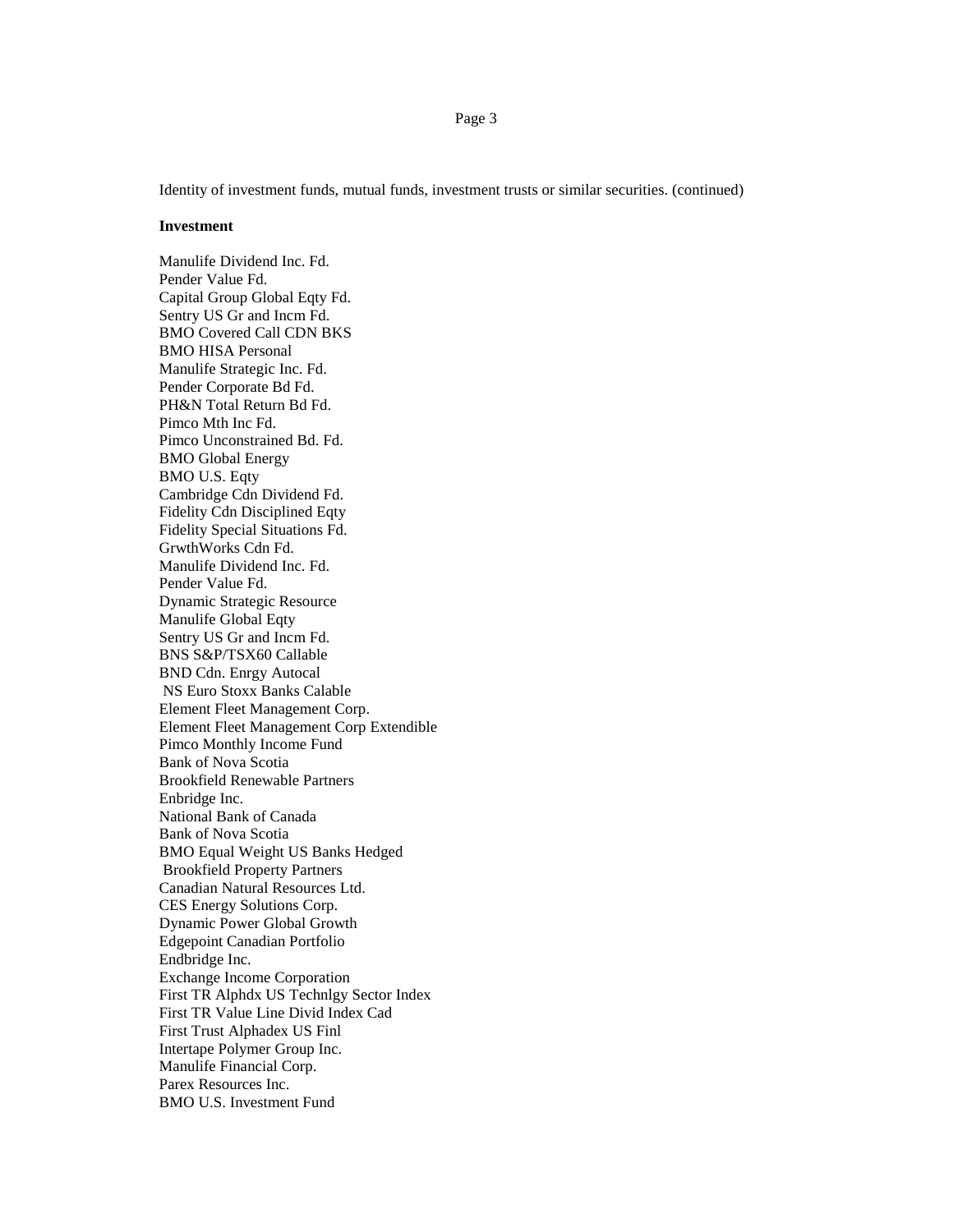Identity of investment funds, mutual funds, investment trusts or similar securities. (continued)

#### **Investment**

BMO International Investment Fund BMO Canadian Investment Fund BMO Canadian Investment Trust

**5**. Municipal address or legal description of any real property, inside or outside Saskatchewan, that the Member has any interest in or title or right to:

| <b>Address or Legal Description</b>                           | <b>Nature of Interest</b>                  |
|---------------------------------------------------------------|--------------------------------------------|
| Personal Residence                                            | Joint Owner                                |
| <b>Personal Vacation Residence</b>                            | Joint Owner                                |
| Personal Recreational Residence                               | Joint Owner                                |
| 160 38 <sup>th</sup> Street East, Prince Albert, Saskatchewan | Shareholder through Hargrave Holdings Ltd. |
| 330 38th Street East, Prince Albert, Saskatchewan             | Shareholder through Hargrave Holdings Ltd. |

## **III. GOVERNMENT CONTRACTS**

Identity and extent of the Member's participation in any Government contract as defined in Section 15 of *The Members' Conflict of Interest Act*:

| <b>Nature of Interest</b> |
|---------------------------|
|                           |
|                           |

NONE

## **IV. GIFTS AND BENEFITS**:

Identity and the extent of any gift or personal benefit received by the Member and mentioned in a disclosure statement filed pursuant to subsection 7(3) of *The Members' Conflict of Interest Act*:

| <b>Identity</b>                                               | <b>Extent</b> |
|---------------------------------------------------------------|---------------|
| City of Regina: parking permit                                | \$100         |
| University of Saskatchewan: personalized portfolio            | \$150         |
| Saskatchewan Construction Association: lunch kit and mug      | \$40          |
| SGI Canada: headphones                                        | \$80          |
| Prince Albert Chamber of Commerce Samuel McLeod Business      |               |
| Awards: gift card, mug and water bottle                       | \$75          |
| MADD (Mothers Against Drunk Driving) Canada Great Distinction |               |
| Awards Banquet and AGM: glass Award of Distinction,           | \$150         |
| hotel accommodation in Toronto for the night of the awards    | \$292         |

# **V. OTHER**

**1**. The identity of any grant or subsidy from the Crown that was received by the Member or any other business listed in paragraph  $II(1)$ <sup>\*\*\*</sup>.

**Identity Extent**

NONE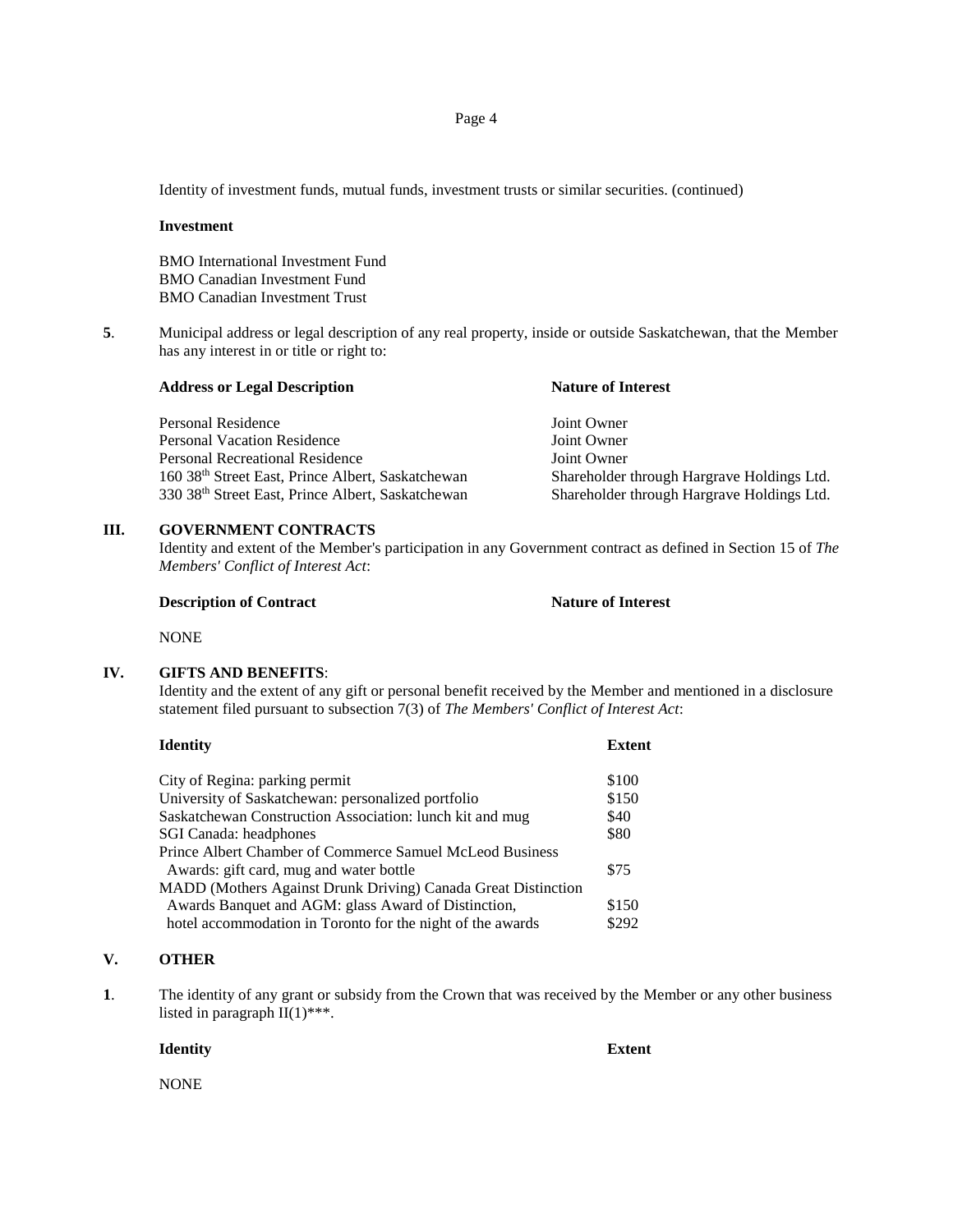**2**. Name and address of each corporation, organization or association of which the Member is an officer or director:

| Name | <b>Address</b> | <b>Position</b> |
|------|----------------|-----------------|
|      |                |                 |

**NONE** 

**3**. Name and address of each organization or association in which the Member holds a Membership:

| <b>Address</b>                  | <b>Status of Membership</b>                                  |
|---------------------------------|--------------------------------------------------------------|
| 6135 Rochdale Boulevard,        | Member                                                       |
| $239 - 2405$ Legislative Drive, | Member                                                       |
|                                 | Regina, Saskatchewan S4X 2R1<br>Regina, Saskatchewan S4S 0B3 |

**4**. Other information as directed by the Commissioner pursuant to clause 13(1)(1):

**NONE** 

- \* Clause 13(1)(f) of *The Members' Conflict of Interest Act* does not require public disclosure of Treasury Bills or bonds issued by the Government of Canada, the government of any province or territory of Canada or any municipal government in Canada.
- \*\* Clause 13(1)(g) of *The Members' Conflict of Interest Act* does not require public disclosure of registered retirement savings plans (rrsps), other than self-directed plans, registered home ownership savings plans (rhosps), registered education savings plans, accounts and term deposits held in banks listed in Schedule I or II to the Bank Act (Canada) or in any other financial institutions in Saskatchewan that are lawfully entitled to accept deposits, pension plans or insurance policies.
- \*\*\* Clause (13)(1)(k) of *The Members' Conflict of Interest Act* does not require public disclosure of a grant or subsidy that is paid pursuant to a government contract or pursuant to an Act or regulation where the authority of the grant or subsidy is not subject to the discretion of any individual and the standard terms and conditions of eligibility are objective in nature and are prescribed in an Act or regulation.

NOTE: Unless disclosure is directed by the Commissioner pursuant to subsection 13(3), the value or amounts of any items required to be in this disclosure statement will not be disclosed in this public disclosure statement.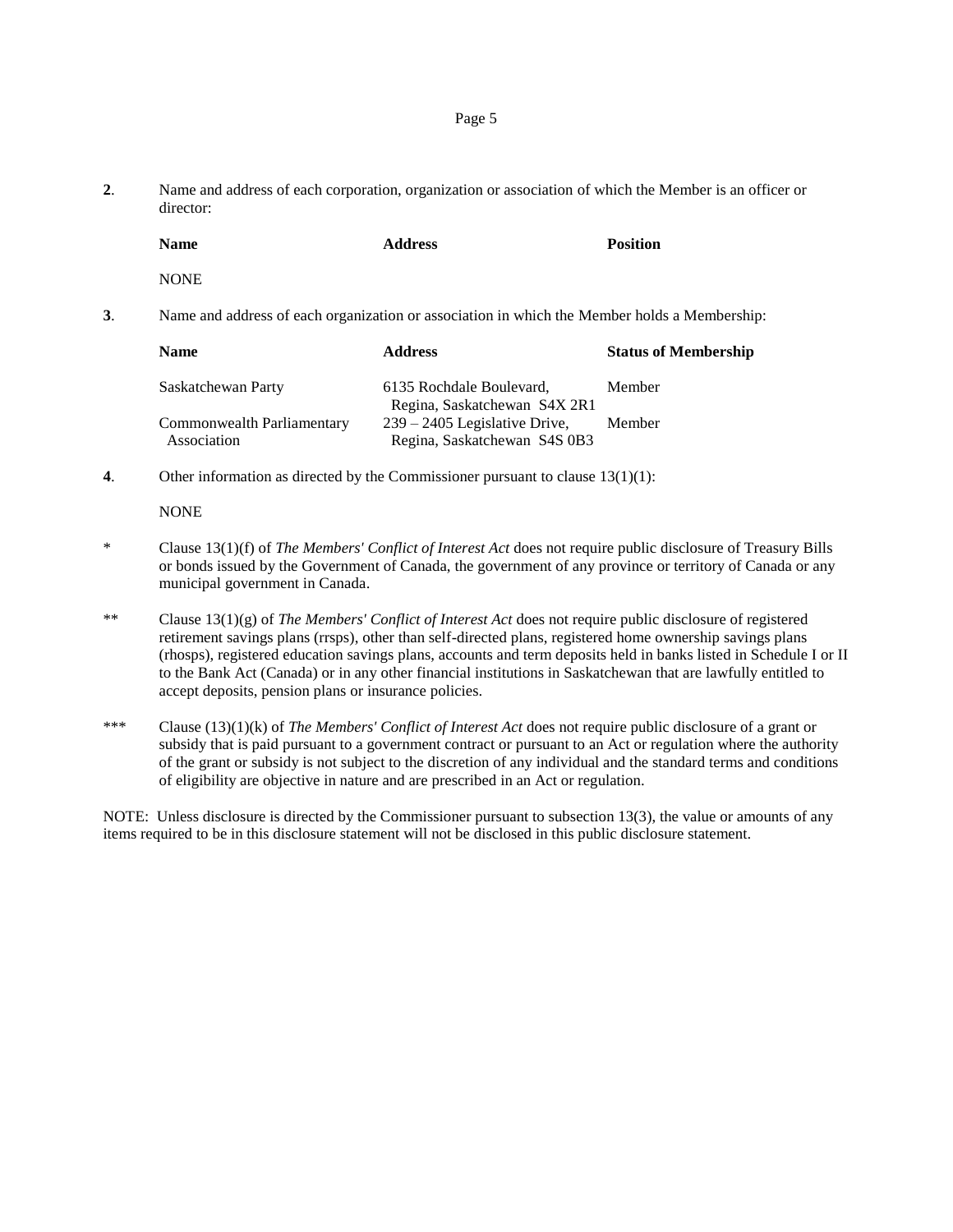# FORM 2 - SCHEDULE A Prepared by Conflict of Interest Commissioner, Saskatchewan

DATE: March 25, 2019

## **MEMBER'S PUBLIC DISCLOSURE STATEMENT**

## **MEMBER'S SPOUSE**

# **NAME OF MEMBER**: **JOE HARGRAVE NAME OF SPOUSE**: **FRANCIS HARGRAVE**

## **I. INCOME**:

Name and address of each business from which the Member's spouse receives remuneration for services as an employee, officer, director, trustee, partner or owner (see clause 13(1)(b)):

| <b>Name</b>            | <b>Address</b>                                          | <b>Position Held</b> |
|------------------------|---------------------------------------------------------|----------------------|
| Hargrave Holdings Ltd. | $47 - 1600$ Muzzy Drive, Prince<br>Albert, Saskatchewan | Secretary            |

## **II. ASSETS**:

**1**. Name and address of the registered office of each corporation in which the Member's spouse holds any shares, share warrants or share purchase options:

| <b>Name</b>                                                  | <b>Address</b>                                                           | <b>Nature of Interest</b> |
|--------------------------------------------------------------|--------------------------------------------------------------------------|---------------------------|
| Hargrave Holdings Ltd.                                       | $47 - 1600$ Muzzy Drive, Prince                                          | Shareholder               |
|                                                              | Albert, Saskatchewan                                                     |                           |
| assets: 160 and 330 38th St. E., Prince Albert, Saskatchewan |                                                                          |                           |
| 101047875 Saskatchewan Ltd.                                  | $47 - 1600$ Muzzy Drive, Prince                                          | Shareholder               |
|                                                              | Albert, Saskatchewan                                                     |                           |
|                                                              | assets: shares in Riverside Dodge, shares in 101068197 Saskatchewan Ltd. |                           |
| 101068197 Saskatchewan Ltd.                                  | 202 Burrows Avenue West,                                                 | Shareholder               |
|                                                              | Prince Albert, Saskatchewan                                              |                           |
| assets: shares in Riverside Melfort Dodge                    |                                                                          |                           |
| Riverside Arctic Cat Ltd.                                    | 693 Saskatchewan Drive,                                                  | Shareholder               |
|                                                              | Prince Albert, Saskatchewan                                              |                           |

**2**. Name and address of all sole proprietorships or partnerships in which the Member's spouse has an interest:

| <b>Name</b> | <b>Address</b> | <b>Nature of Interest</b> |
|-------------|----------------|---------------------------|
| <b>NONE</b> |                |                           |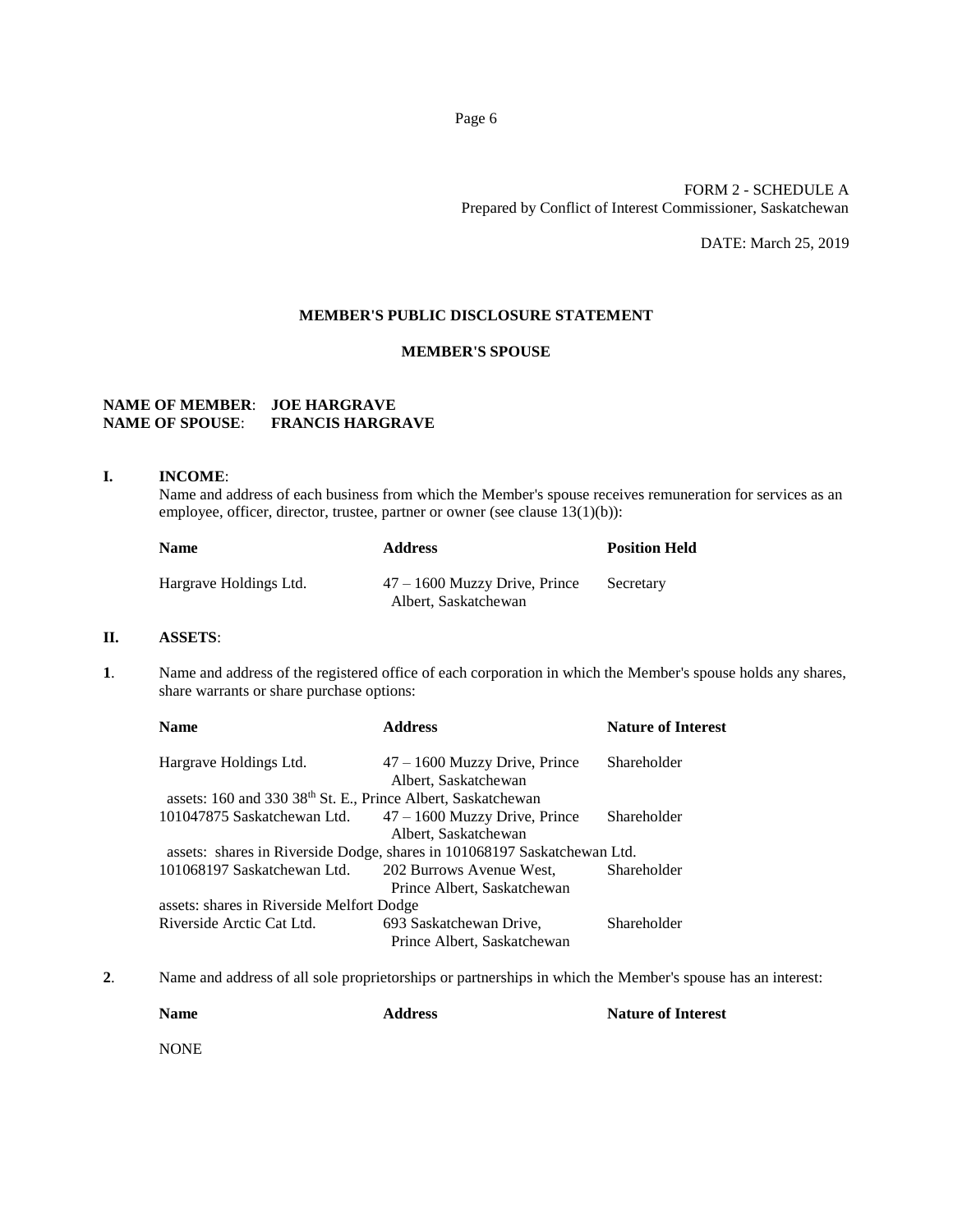#### **3**. Identity of bonds and debentures with a value of greater than \$2,000.00: \*

## **Bonds and Debentures**

NONE

**4**. Identity of investment funds, mutual funds, investment trusts or similar securities:\*\*

## **Investment**

CI Invt Grade BD Fd Manulife Strategic Inc Fd Pender Corporate Bd Fd PH&N Total Return Bd Fd Pimco Mth Inc. Fd Alphabet Cl Cap Stock AT&T BCE Com New Comcast Cl A Telus Amazon.Com Autocda Ford Motor Co. Lowes Co. Magna Intl.Com Pepsico Com Stock Suncom Energy Ing. Bank of America BK of NS Blackrock Citigroup Goldman Sachs JPMorgan Manulife Financial Morgan Stanley Thomson Reuters Toronto-Dominion Bank Amgen Gilead Sci Johnson & Johnson Merk & Co. United Health Group CDN. Pacific Railway Delta Air Lines Fedex Lockheed Martin Cisco Systems Mastercard Inc. Microsoft Eastman Chemical Co. Brookfield Infrastructure Algonquin Power & Utils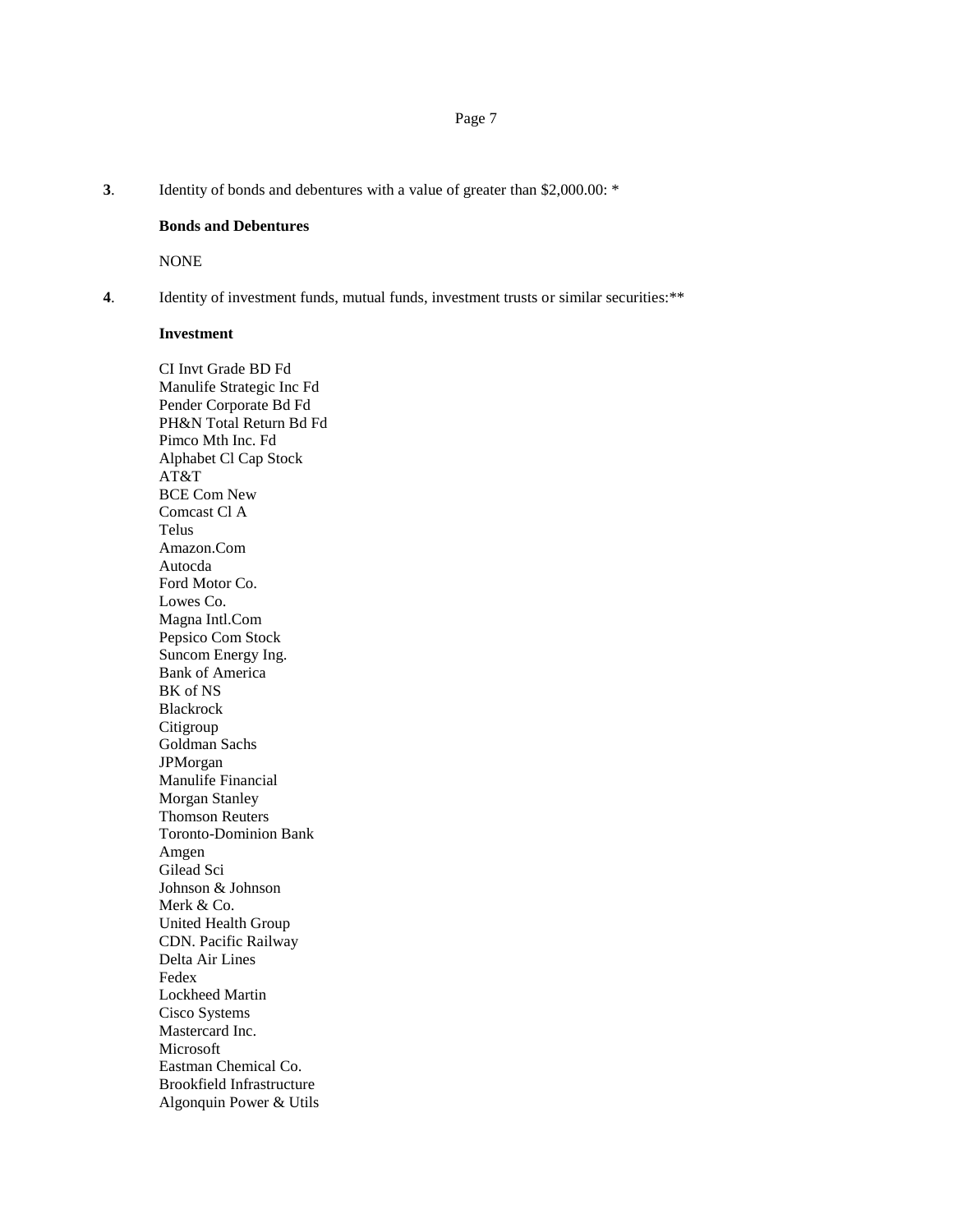Identity of investment funds, mutual funds, investment trusts or similar securities. (continued)

#### **Investment**

Enbridge Fortis TransCDA Corp. BMO Global Energy Fidelity CDN Disciplined Eqty. Fidelity Special Situations Fd. Manulife Dividend Inc. Fd. Pender Value Fd. Capital Group Global Eqty Fd. Sentry US Gr and Incm Fd. BMO Covered Call CDN BKS BNS S&P/TSX60 Callable BND Cdn. Enrgy Autocal NS Euro Stoxx Banks Calable Element Fleet Management Corp. Element Fleet Management Corp Extendible Pimco Monthly Income Fund Bank of Nova Scotia Brookfield Renewable Partners Enbridge Inc. National Bank of Canada Bank of Nova Scotia BMO Equal Weight US Banks Hedged Brookfield Property Partners Canadian Natural Resources Ltd. CES Energy Solutions Corp. Dynamic Power Global Growth Edgepoint Canadian Portfolio Endbridge Inc. Exchange Income Corporation First TR Alphdx US Technlgy Sector Index First TR Value Line Divid Index Cad First Trust Alphadex US Finl Intertape Polymer Group Inc. Manulife Financial Corp. Parex Resources Inc. BMO U.S. Investment Fund BMO International Investment Fund BMO Canadian Investment Fund BMO Canadian Investment Trust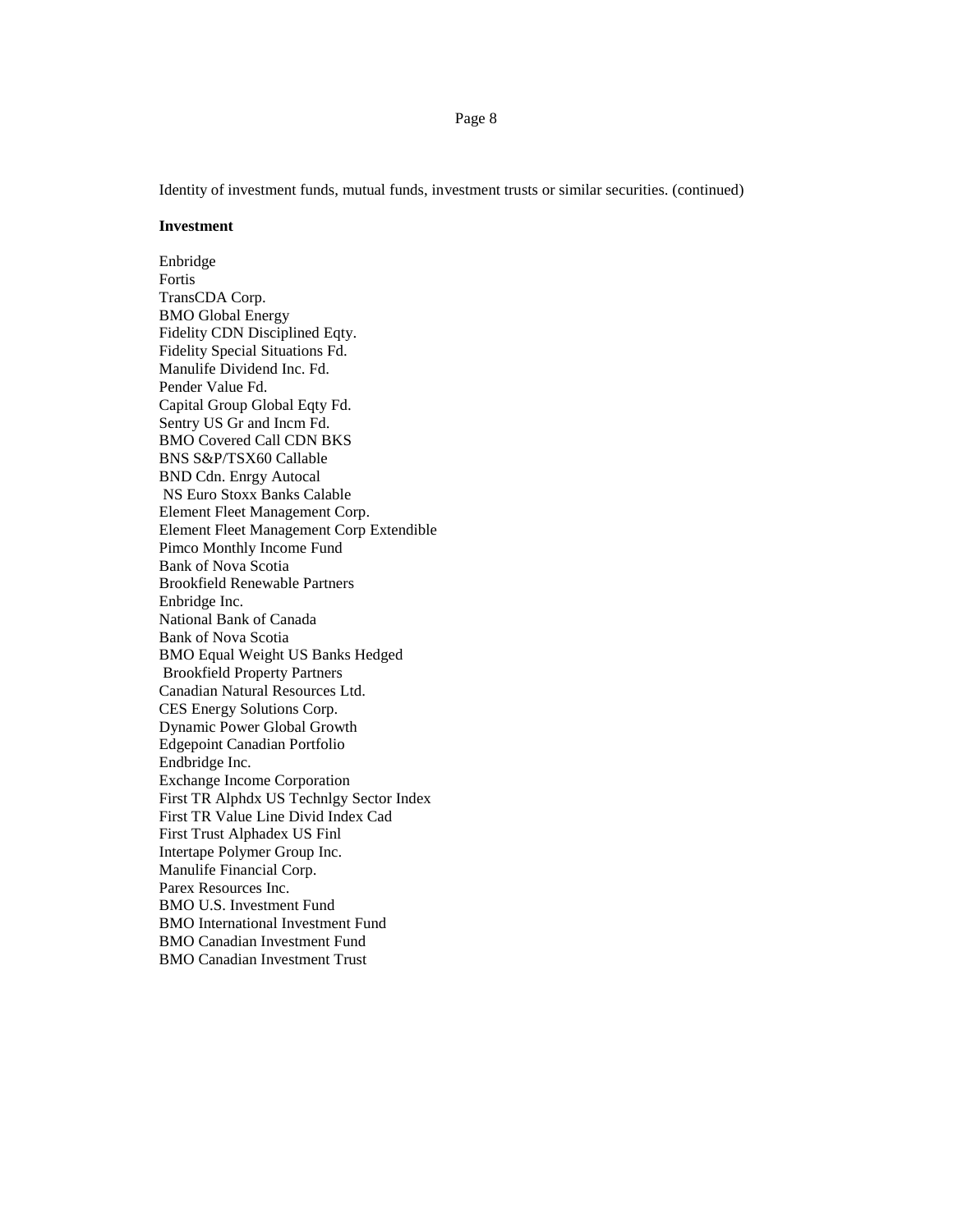**5**. Municipal address or legal description of any real property, inside or outside Saskatchewan, that the Member's spouse has any interest in or title or right to:

#### **Address or Legal Description Nature of Interest**

Personal Residence and American Solution of The Joint Owner Personal Vacation Residence **Vacation Residence** Joint Owner Personal Recreational Residence Joint Owner 160 38<sup>th</sup> Street East, Prince Albert, Saskatchewan Shareholder through Hargrave Holdings Ltd.<br>
30 38<sup>th</sup> Street East, Prince Albert, Saskatchewan Shareholder through Hargrave Holdings Ltd.

## **III. GOVERNMENT CONTRACTS**:

Identity and extent of the Member's spouse's participation in any Government contract as defined in Section 15 of *The Members' Conflict of Interest Act*:

#### **Description of Contract Nature of Interest Nature of Interest**

NONE

## **IV. GIFTS AND BENEFITS**:

Identity and the extent of any gift or personal benefit received by the Member's spouse and mentioned in a disclosure statement filed pursuant to subsection 7(3) of *The Members' Conflict of Interest Act*:

**Identity Extent**

**NONE** 

## **V. OTHER**:

**1**. The identity of any grant or subsidy from the Crown that was received by the Member's spouse.\*\*\*

**Identity Extent**

NONE

**2**. Name and address of each corporation, organization or association of which the Member's spouse is an officer or director:

**Name Address Position**

**NONE** 

**3**. Other information as directed by the Commissioner pursuant to clause 13(1)(1):

**NONE** 

- \* Clause 13(1)(f) of *The Members' Conflict of Interest Act* does not require public disclosure of Treasury Bills or bonds issued by the Government of Canada, the government of any province or territory of Canada or any municipal government in Canada.
- \*\* Clause 13(1)(g) of *The Members' Conflict of Interest Act* does not require public disclosure of registered retirement savings plans (rrsps), other than self-directed plans, registered home ownership savings plans (rhosps), registered education savings plans, accounts and term deposits held in banks listed in Schedule I or II

Shareholder through Hargrave Holdings Ltd.